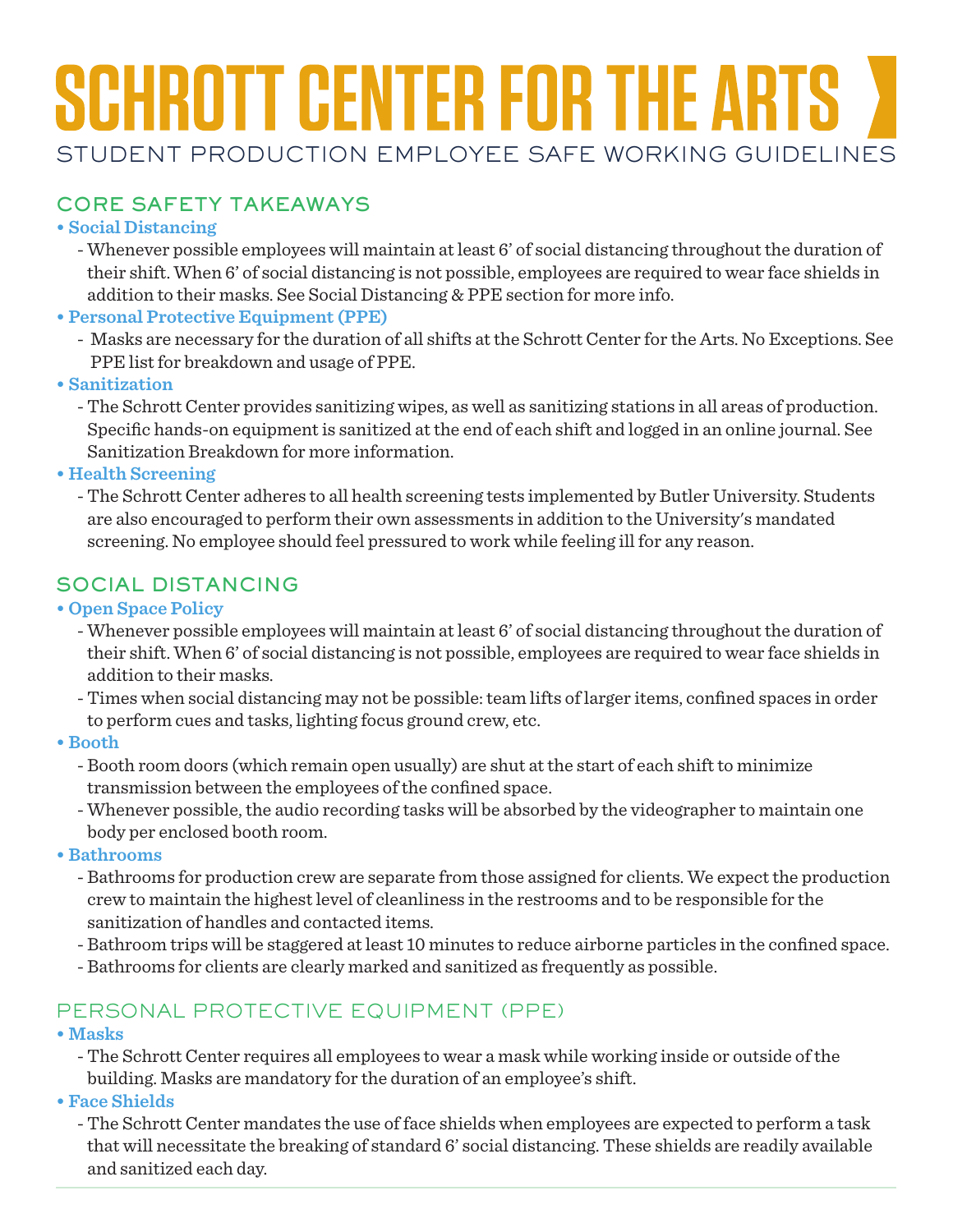**• Gloves**

- Employees are required to wear gloves when it is necessary to handoff or trade items. The Schrott Center acknowledges the difficulties of using gloves as a safety precaution, and will instruct employees in the proper application, removal, and procedure of using gloves effectively. (e.g., handing a newly sterilized microphone to a client.)

- **Cleaning supplies**
	- Hand sanitizer is readily available in all areas of production. SR, SL, Bathrooms, Sign-in Board, both rooms of the Booth, the Grid, and Basement Storage
	- Sanitizing wipes are available at all areas of production that require the touching of equipment or boards.
	- Aerosol sprayer is used for larger sanitization jobs.
	- Disinfectant is readily available for the sanitization of all tools and equipment.

### SANITIZATION BREAKDOWN

#### **• Tools and Equipment**

- Any tool(s) used during an employee's shift is sanitized thoroughly before its next use. Sanitization is ensured by using the "laundry basket" policy. All employees are trained to return tools to their proper place following use. BAEC staff will provide a basket where all tools must be returned, instead of the tool box. Following each shift, a staff member in appropriate PPE (gloves, face shield, etc.) will disinfect and replace each tool to its proper home.
- Larger equipment is sanitized with wipes and disinfectant in a similar manner to the tools. To ensure that larger equipment is not overlooked, staff track the use and sanitization of any equipment in an online journal.

#### **• Boards and Shift Stations**

- It is the responsibility of each employee to sanitize their station following each shift. Employees are expected to log their completed sanitation in the online journal.
- Areas of note are: Lighting & Sound Boards; Video & Audio Record Board; SR & SL Stations; Motorized Batten Control; and Storage Rooms.
- BAEC production staff ensures compliance in the online journal and performs an additional sanitization of all larger boards and equipment at the end of each day.

# LARGE ENSEMBLE REHEARSALS (COMMON SHIFT)

#### **• Limited Contact for Crew**

- A common type of shift is one student employee monitoring a rehearsal of a large ensemble. In an effort to protect our employees, we will make every effort to limit their contact with the large groups.
- Setups are required in advance from ensemble directors. No exceptions. This will allow for students to have the ensemble set up prior to the arrival of any of its members.
- Employees monitor all rehearsals from the booth in an effort to distance themselves from the large ensemble on stage.
- Employees will leave the booth only for emergencies and to provide assistance to the ensemble director while wearing the proper PPE.

#### **• Ensemble Member Distancing**

- Ensemble members will enter and exit through the North stage door.
	- -- The door will be propped open when large groups are expected in order to limit contact with door handles.
- Ensemble members are not permitted to enter the space until 20 minutes before their scheduled rehearsal time.
	- -- Enacting this policy further reduces the opportunity for transmission to the crew, and between ensembles.